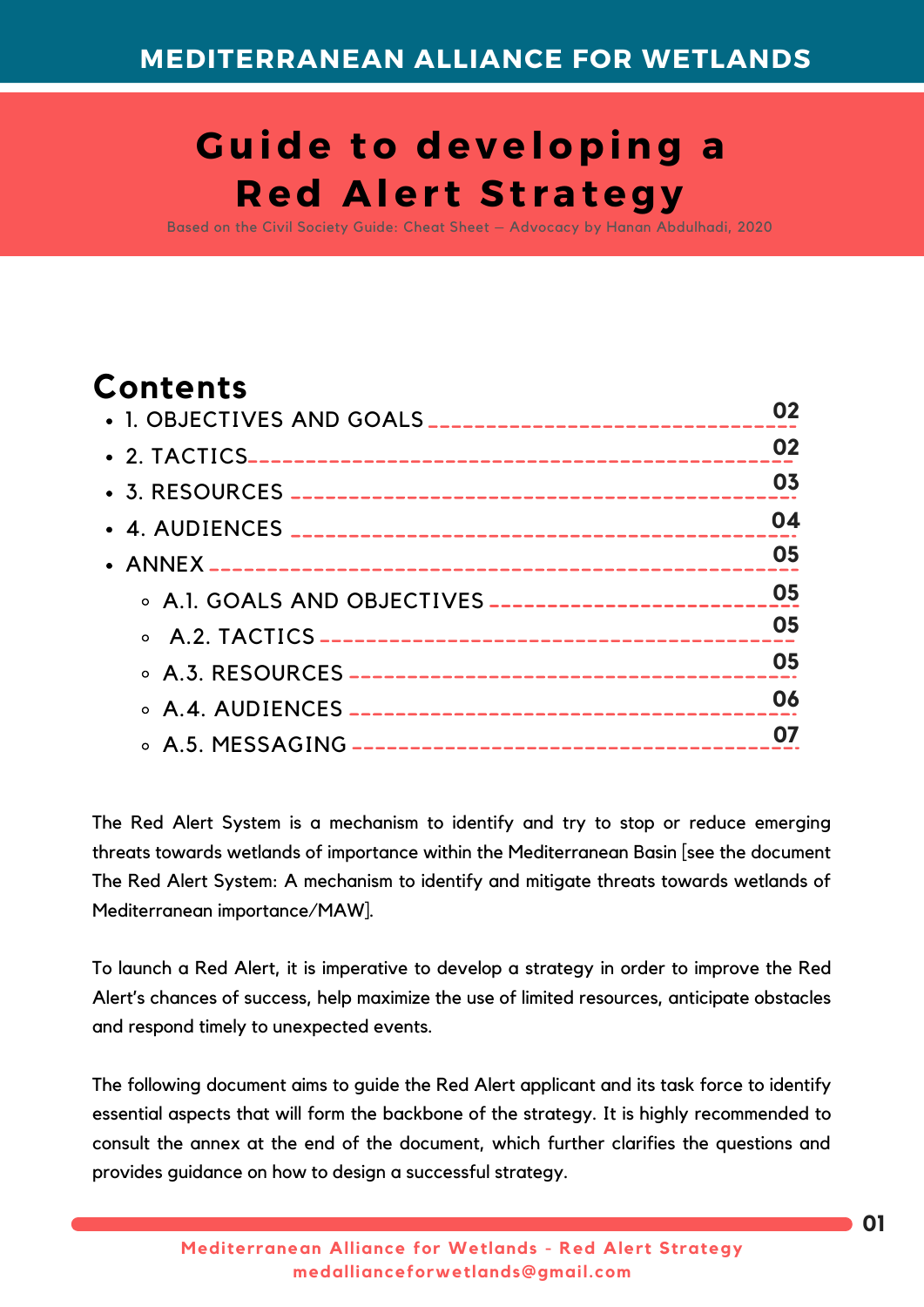## **1. GOALS AND OBJECTIVES**

• **What are your specific objectives for this Red Alert? Remember that your objectives should be: Specific, Measurable, Achievable, Relevant and Time-bound**

### **2. TACTICS**

You should define the tactics that you are carrying out with your institutions. The Mediterranean Alliance for wetlands will discuss with you the possibility to support some of the proposed activities, if needed.

- **What needs to be done? Does it have to be done in a particular order?**
- **What do you want to say and who do you need to reach?**
- **How will you communicate the message?**
- **How will you build community and/or political support? What strategies will you employ?**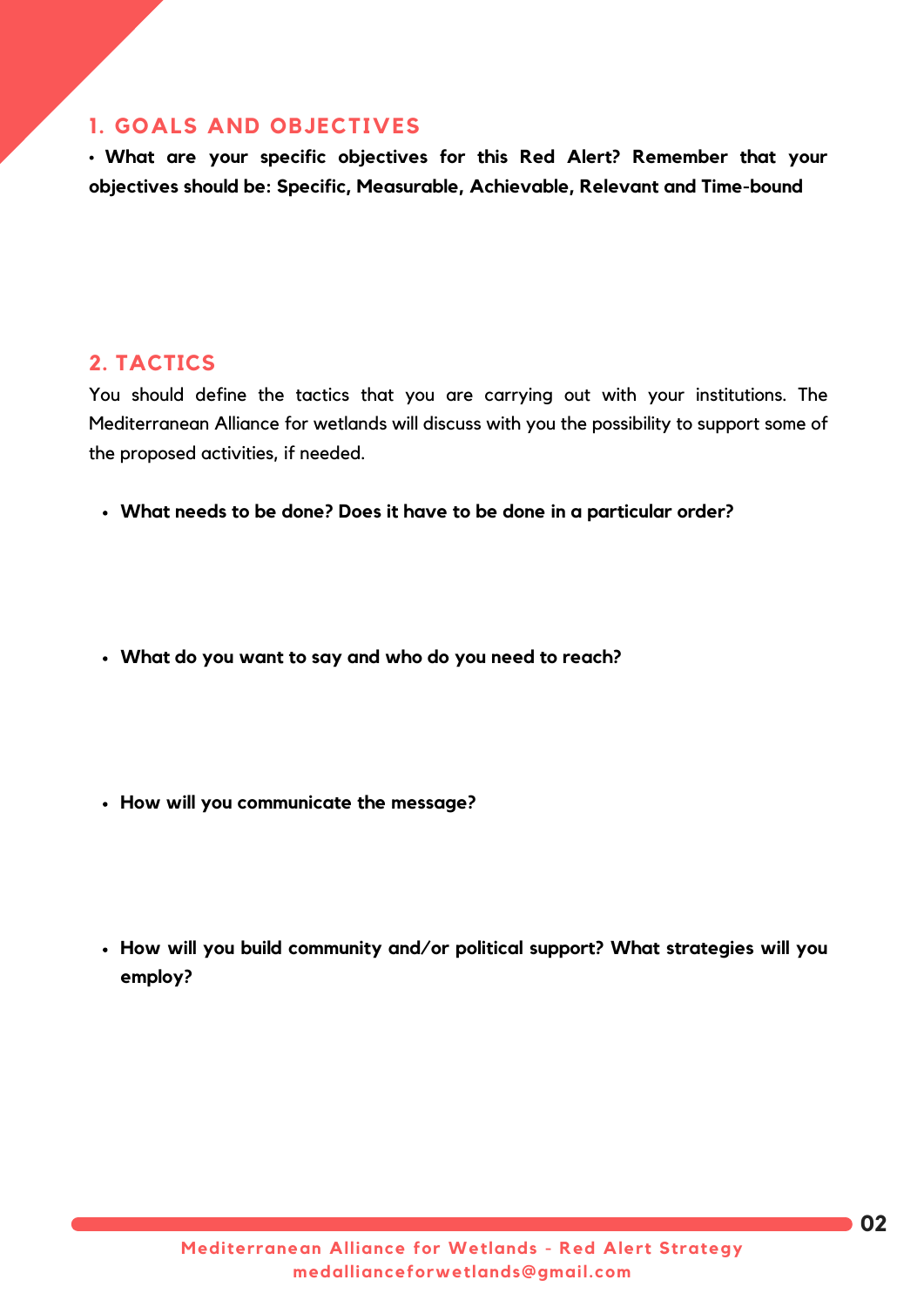- **Have you already used some of the following advocacy tools before asking for this Red Alert? (Please tick your answer):**
	- ☐ **Lobbying:** Seeking to directly influence policymakers into supporting a cause
	- ☐ **Mobilization:** phone call/email campaigns, sign-on letters, rallies, marches

☐ **Meetings and events:** private advocacy meetings, roundtable discussions, public panel discussions, lectures

☐ **Traditional media:** strategic placement of opinion articles, TV and/or radio interviews, press conferences

**Please describe how you have used these tools**

## **3. RESOURCES**

### **Human Resources:**

- **Do you have staff members and/or volunteers to help you achieve the tactic you have planned?**
- **Does the organization possess communication skills to help raise awareness? Please develop**

### **Financial Resources:**

**Does the organization have funds to execute the proposed activities?**

### **Network Resources:**

- **Are there other organizations that you can collaborate with to help you reach the goals?**
- **·Are there specific organizations within your network that you can rely on to compensate for any skills or resources you lack or that can reach different audiences?**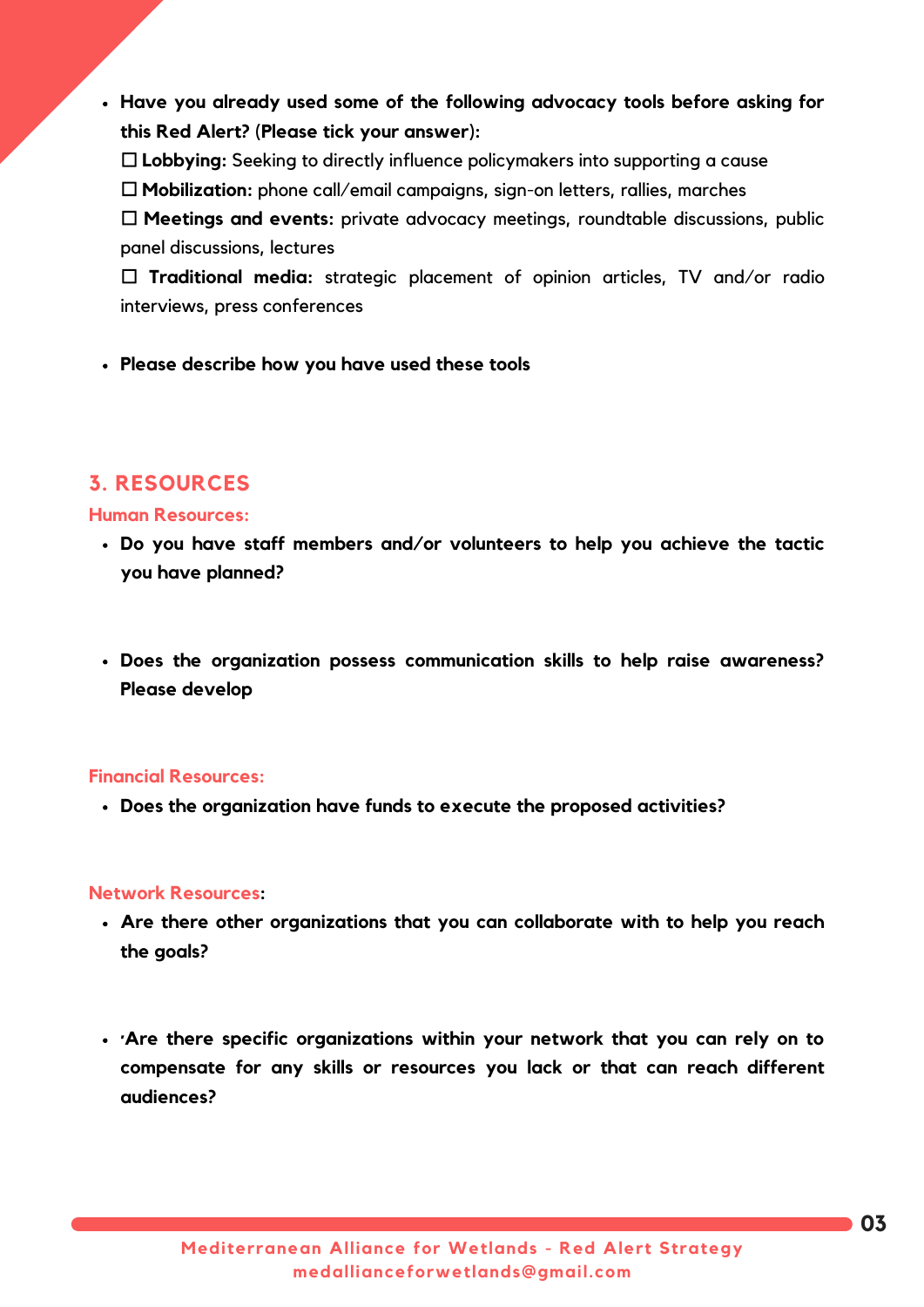# **4. AUDIENCES**

- **Who are your allies?** (those who share in your cause and who might be willing to take action to help you further your goal)
- **Who are the agents of change that can help you?** (people in power who can take actions to help you realize your campaign goal. This group includes policymakers, legislators and government officials, as well as business, religious, and civic leaders)
- **What specific elements of the issue are relevant to your target audience and why?**
- **What is the best way to approach them and how can your position be framed so as to appeal to their sensibilities?**
- **Which aspects of your message will be most persuasive to them?**
- **Have you identified influencers that can help you?** (people or organizations who have broad reach and can sway the public. They can be active at local, national or international level)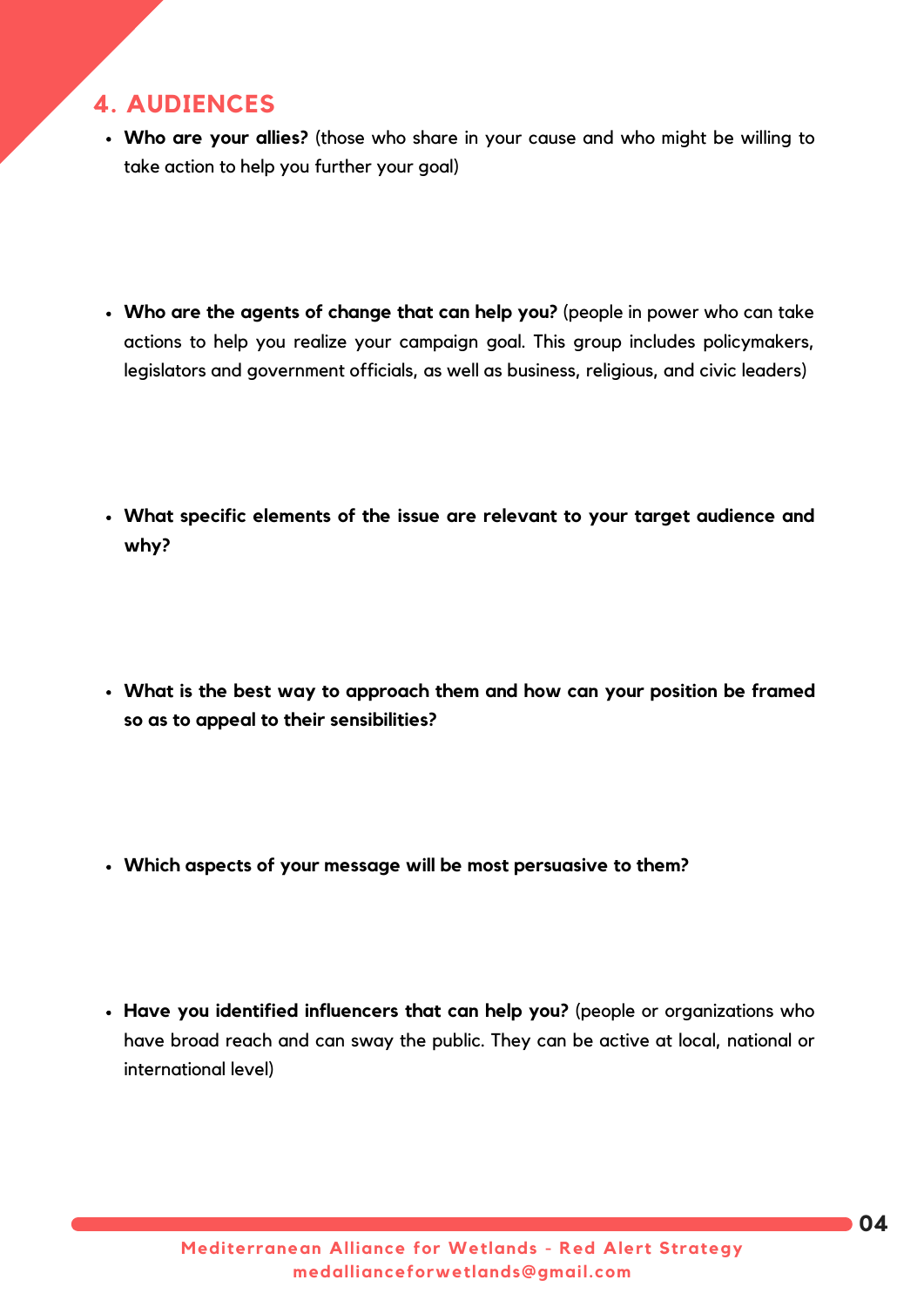# **ANNEX**

## **A.1. GOALS AND OBJECTIVES**

A goal represents a broad, primary outcome or a general guideline that explains what you want to achieve. Objectives, meanwhile, define the strategies and implementation steps you will need to take in order to achieve the larger goal. *Setting a clear goal and developing SMART objectives is perhaps the most important step in developing your strategy.*

- Be **Specific:** What do you want to do? Be clear about what you want to achieve and narrow down the scope so that it is manageable. There are several ways to manage the scope of your objectives, including: limiting geographic parameters, focusing on one portion of the problem, prioritizing those most in need, etc.
- Make your objective **Measurable:** How will you evaluate your progress and how will you know when you have achieved your goal?
- Ensure that it is **Achievable**: Is the objective realistic and attainable? Do you see a path towards achieving it? Do you have the tools and resources to achieve it?
- Make sure the objective is **Relevant**: Is this a current priority issue for your organization and the constituency it represents?
- Be sure that your objective is **Time-bound**: How much time is required to achieve the objective? How quickly does change need to happen? Set a reasonable timeframe and milestones to help you evaluate progress.

### **A.2. TACTICS**

How you achieve your advocacy objectives will depend on the context in which you are working and *tactics are what you must do to accomplish those objectives in that context*. You can seek to directly influence policymakers or indirectly appeal to them through media outreach or by mobilizing constituencies. In some cases, you will deem it necessary to take both routes.

### **A.3. RESOURCES**

In order to develop feasible and effective tactics, you must carefully assess your resources. Most advocacy activities are drawn out, medium- to long-term projects, *so it is important that you ensure from the outset that your organization has the resources necessary to implement the chosen strategy*. You should consider your resources strategically, remembering to anticipate surprises that will demand new, or additional, resources and to consider opportunity costs.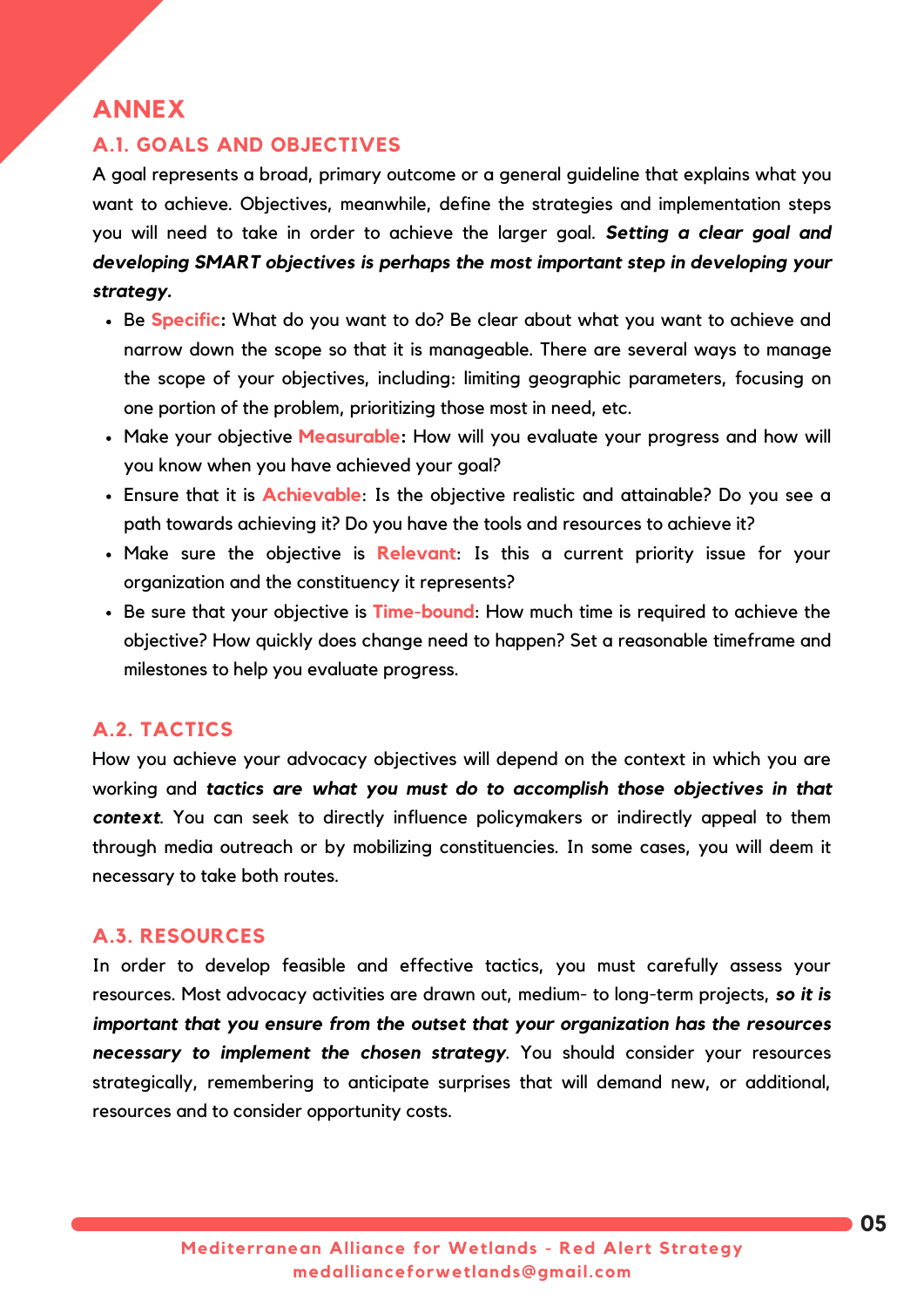### **A.4. AUDIENCES**

Before you get to work, *it is important that you get to know your audience and identify key stakeholders who might have an impact on your activities*. Many different types of constituents can influence advocacy actions including allies and opponents as well as influencers and agents of change.

To determine how to approach various audiences, assess the level of interest and influence that each has. A particular policymaker may have a high degree of influence over the policy you wish to enact, but if they are not interested in the matter, you will have to persuade them of its urgency. Alternatively, if you are working with an official who may have a deep interest in your issue but little influence over the policymaking process, you may benefit more from their know-how and network of more influential contacts. It's also important to spend some time getting to know your audience.

- **Allies** are those who share in your cause and who might be willing to take action to help you further your goal. Allies can be individuals, other like-minded organizations, grassroots groups, academics, journalists and professional unions, or even businesses and corporations. You should reach out and seek the support of your allies and encourage them to participate in your activities.
- **Agents of change** are people in power who can take actions to help you realize your goal. This group includes policymakers, legislators, and government officials, as well as business, religious, and civic leaders. This group represents the main target in any advocacy activity because this will be the group that can help you enact the change you are rallying for. Consider any high-level staff of national or international treaties, conventions, agreements to which your country has adhered (ex. local and national environmental authorities, RAMSAR, AEWA, Bonn Convention, Bern Convention, European Commission and regional initiatives like MedWet or MedPAN).
- **Influencers** are people who have broad reach and can sway the public. Besides those on social media, influencers include well-known media personalities, celebrities, and other public figures who have recognition and a platform. Influencers are not critical to an advocacy approach, but can help raise public awareness and mobilize support.